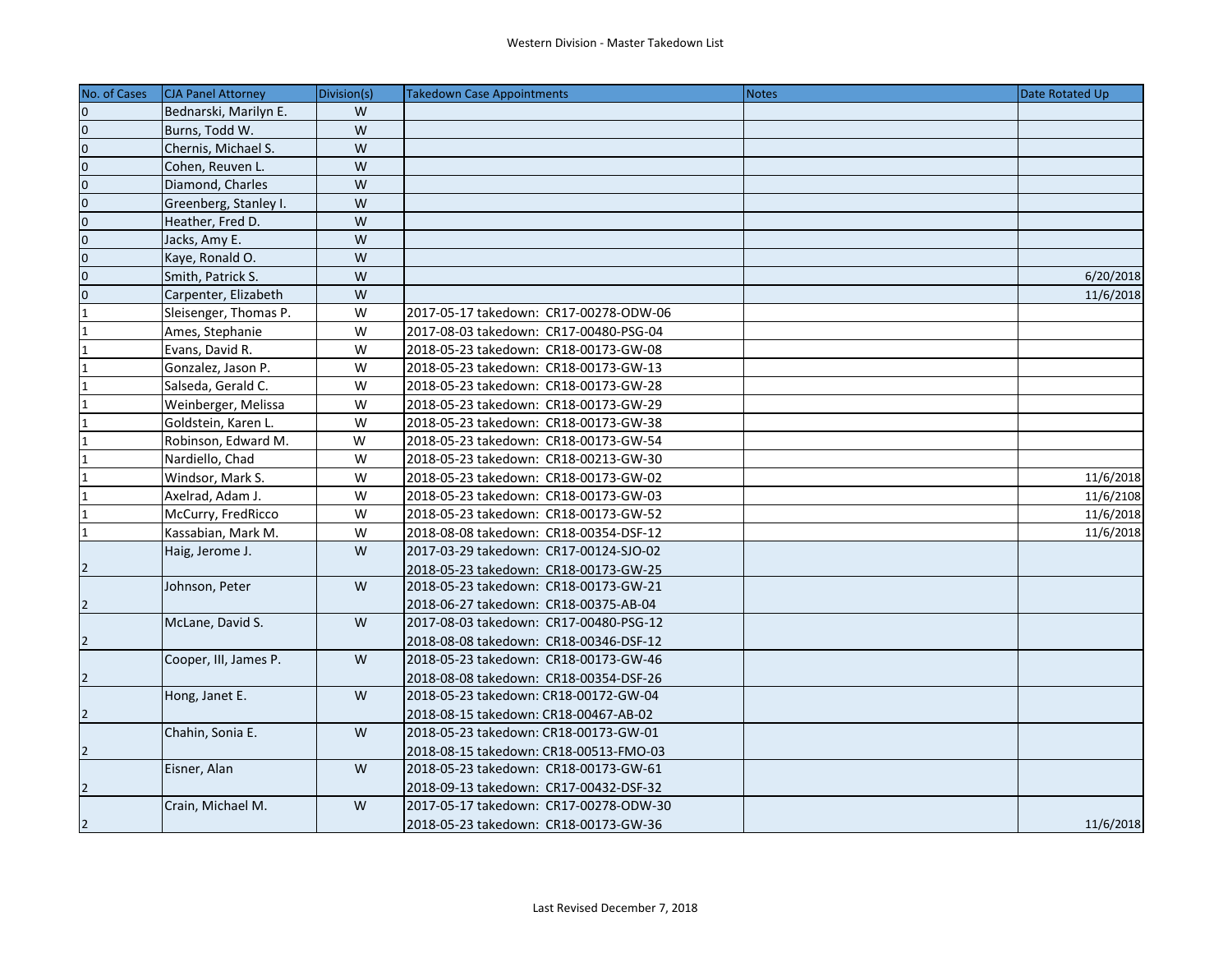| No. of Cases   | <b>CJA Panel Attorney</b> | Division(s) | <b>Takedown Case Appointments</b>             | <b>Notes</b> | Date Rotated Up |
|----------------|---------------------------|-------------|-----------------------------------------------|--------------|-----------------|
|                | Solis, Anthony M.         | W           | 2017-12-13 takedown: CR17-00761-PA-09         |              |                 |
| $\overline{2}$ |                           |             | 2018-08-08 takedown: CR18-00466-DSF-12        |              | 11/6/2018       |
|                | Lichtman, Jay L.          | W           | 2018-08-29 takedown: CR18-00430-SJO-15        |              |                 |
| $\overline{2}$ |                           |             | 2018-11-15 takedown: CR18-00774-JAK-08        |              |                 |
|                | Lasting, Richard P.       | W           | 2017-05-23 takedown: CR17-00221-MWF-09        |              |                 |
|                |                           |             | 2017-08-03 takedown: CR17-00480-PSG-02        |              |                 |
| 13             |                           |             | 2018-05-23 takedown: CR18-00172-GW-07         |              |                 |
|                | McNicholas, John N.       | W           | 2017-05-17 takedown: CR17-00278-ODW-29        |              |                 |
|                |                           |             | 2017-08-03 takedown: CR17-00480-PSG-06        |              |                 |
| 3              |                           |             | 2018-05-23 takedown: CR18-00172-GW-11         |              |                 |
|                | Darling, Erin             | W           | 2018-05-23 takedown: CR18-00173-GW-12         |              |                 |
|                |                           |             | 2018-08-15 takedown: CR18-00510-AB-01 same D  |              |                 |
| 3              |                           |             | 2018-08-15 takedown: CR18-00513-FMO-01 same D |              |                 |
|                | Barrera, Yolanda M.       | W           | 2017-03-29 takedown: CR17-00121-JLS-02        |              |                 |
|                |                           |             | 2017-08-03 takedown: CR17-00480-PSG-08        |              |                 |
| Ι3             |                           |             | 2018-05-23 takedown: CR18-00173-GW-49         |              |                 |
|                | Iriarte, Carlos N.        | W           | 2017-05-17 takedown: CR17-00278-ODW-14        |              |                 |
|                |                           |             | 2017-12-13 takedown: CR17-00764-PA-01         |              |                 |
| 3              |                           |             | 2018-05-23 takedown: CR18-00173-GW-55         |              |                 |
|                | Diaz, Humberto            | W           | 2017-03-29 takedown: CR17-00122-SJO-01        |              |                 |
|                |                           |             | 2017-05-23 takedown: CR17-00221-MWF-07        |              |                 |
| 3              |                           |             | 2018-05-23 takedown: CR18-00173-GW-65         |              |                 |
|                | Bisnow, James S.          | W           | 2017-05-17 takedown: CR17-00278-ODW-26        |              |                 |
|                |                           |             | 2018-05-23 takedown: CR18-00173-GW-17         |              |                 |
| 13             |                           |             | 2018-06-27 takedown: CR18-00375-AB-05         |              |                 |
|                | Kaloyanides, David J.     | E/W         | 2017-03-29 takedown: CR17-00123-SVW-02        |              |                 |
|                |                           |             | 2018-05-23 takedown: CR18-00173-GW-45         |              |                 |
| 3              |                           |             | 2018-08-08 takedown: CR18-00346-DSF-04        |              |                 |
|                | Khojayan, Shaun           | W           | 2017-05-17 takedown: CR17-00278-ODW-23        |              |                 |
|                |                           |             | 2018-05-23 takedown: CR18-00173-GW-51         |              |                 |
| 3              |                           |             | 2018-08-08 takedown: CR18-00346-DSF-10        |              |                 |
|                | Frye, Stephen G.          | W           | 2017-05-23 takedown: CR17-00221-MWF-08        |              |                 |
|                |                           |             | 2018-05-23 takedown: CR18-00172-GW-13         |              |                 |
| 3              |                           |             | 2018-08-08 takedown: CR18-00354-DSF-06        |              |                 |
|                | Koury, Joel C.            | W           | 2017-05-17 takedown: CR17-00278-ODW-28        |              |                 |
|                |                           |             | 2018-05-23 takedown: CR18-00173-GW-15         |              |                 |
| 3              |                           |             | 2018-08-08 takedown: CR18-00354-DSF-08        |              |                 |
|                | McLaughlin, Patrick W.    | W           | 2017-03-29 takedown: CR17-00121-JLS-04        |              |                 |
|                |                           |             | 2018-05-23 takedown: CR18-00173-GW-05         |              |                 |
| 3              |                           |             | 2018-08-08 takedown: CR18-00354-DSF-11        |              |                 |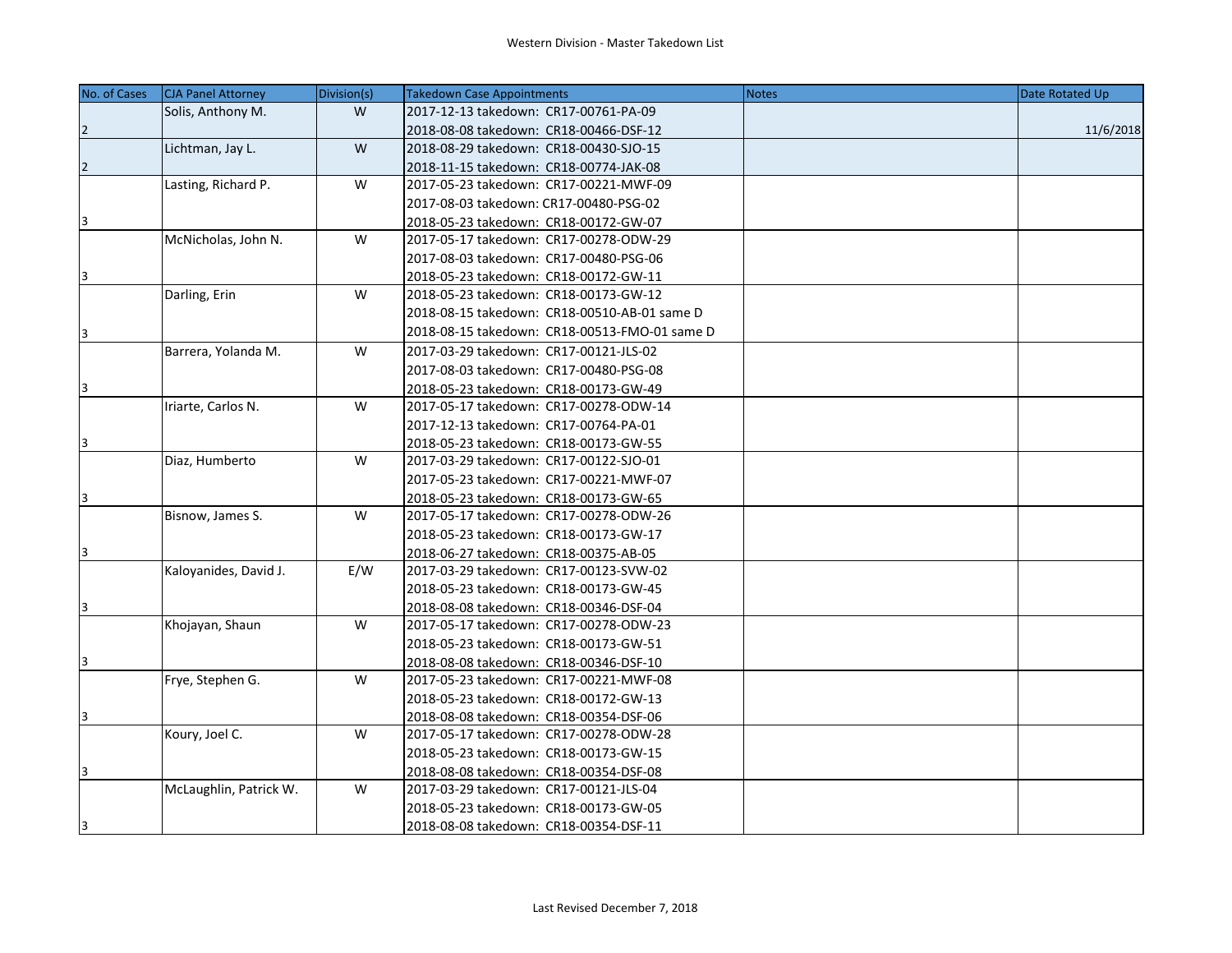| No. of Cases | CJA Panel Attorney  | Division(s) | Takedown Case Appointments             | <b>Notes</b> | Date Rotated Up |
|--------------|---------------------|-------------|----------------------------------------|--------------|-----------------|
|              | Robertson, John D.  | W           | 2017-05-17 takedown: CR17-00278-ODW-04 |              |                 |
|              |                     |             | 2018-05-23 takedown: CR18-00173-GW-11  |              |                 |
| 3            |                     |             | 2018-08-08 takedown: CR18-00354-DSF-19 |              |                 |
|              | Cleary, Oliver P.   | W           | 2016-11-09 takedown: CR15-00688-DSF-19 |              |                 |
|              |                     |             | 2018-05-23 takedown: CR18-00172-GW-09  |              |                 |
| 3            |                     |             | 2018-08-08 takedown: CR18-00354-DSF-30 |              |                 |
|              | Nishi, Thomas T.    | W           | 2017-08-03 takedown: CR17-00480-PSG-05 |              |                 |
|              |                     |             | 2018-05-23 takedown: CR18-00173-GW-16  |              |                 |
| 3            |                     |             | 2018-08-08 takedown: CR18-00466-DSF-05 |              |                 |
|              | Harris, William S.  | W           | 2017-12-13 takedown: CR17-00761-PA-04  |              |                 |
|              |                     |             | 2018-05-23 takedown: CR18-00173-GW-39  |              |                 |
| 3            |                     |             | 2018-08-29 takedown: CR18-00430-SJO-05 |              |                 |
|              | Buehler, George W.  | W           | 2018-05-23 takedown: CR18-00173-GW-37  |              |                 |
|              |                     |             | 2018-08-15 takedown: CR18-00512-MWF-01 |              |                 |
| 3            |                     |             | 2018-08-29 takedown: CR18-00430-SJO-06 |              |                 |
|              | Newman, Brian A.    | W           | 2017-05-17 takedown: CR17-00278-ODW-33 |              |                 |
|              |                     |             | 2018-05-23 takedown: CR18-00173-GW-19  |              |                 |
| 3            |                     |             | 2018-08-08 takedown: CR18-00466-DSF-04 |              | 11/6/2018       |
|              | Cantalupo, Dominic  | W           | 2017-05-17 takedown: CR17-00278-ODW-16 |              |                 |
|              |                     |             | 2018-05-23 takedown: CR18-00173-GW-35  |              |                 |
| 3            |                     |             | 2018-08-29 takedown: CR18-00430-SJO-08 |              | 11/6/2018       |
|              | Cowan, Andrew S.    | W           | 2017-12-14 takedown: CR17-00763-PA-01  |              |                 |
|              |                     |             | 2018-05-23 takedown: CR18-00172-GW-03  |              |                 |
| 3            |                     |             | 2018-08-29 takedown: CR18-00430-SJO-12 |              | 11/6/2018       |
|              | Juarez, Carlos L.   | E/W         | 2017-05-17 takedown: CR17-00278-ODW-12 |              |                 |
|              |                     |             | 2018-05-23 takedown: CR18-00173-GW-57  |              |                 |
| 3            |                     |             | 2018-08-29 takedown: CR18-00430-SJO-13 |              | 11/6/2018       |
|              | Leftwich, Curt      | W           | 2017-05-17 takedown: CR17-00278-ODW-22 |              |                 |
|              |                     |             | 2018-05-23 takedown: CR18-00173-GW-33  |              |                 |
| 3            |                     |             | 2018-08-29 takedown: CR18-00430-SJO-14 |              | 11/6/2018       |
|              | Fan, Amy            | W           | 2018-05-23 takedown: CR18-00173-GW-14  |              |                 |
|              |                     |             | 2018-06-27 takedown: CR18-00375-AB-07  |              |                 |
| 3            |                     |             | 2018-11-15 takedown: CR18-00774-JAK-02 |              |                 |
|              | Nicolaysen, Gregory | W           | 2017-05-17 takedown: CR17-00261-RGK-04 |              |                 |
|              |                     |             | 2018-05-23 takedown: CR18-00173-GW-63  |              |                 |
| 3            |                     |             | 2018-11-15 takedown: CR18-00774-JAK-03 |              |                 |
|              | Walsh, Joseph F.    | W           | 2017-08-03 takedown: CR17-00480-PSG-13 |              |                 |
|              |                     |             | 2018-05-23 takedown: CR18-00172-GW-02  |              |                 |
| 3            |                     |             | 2018-11-15 takedown: CR18-00774-JAK-09 |              |                 |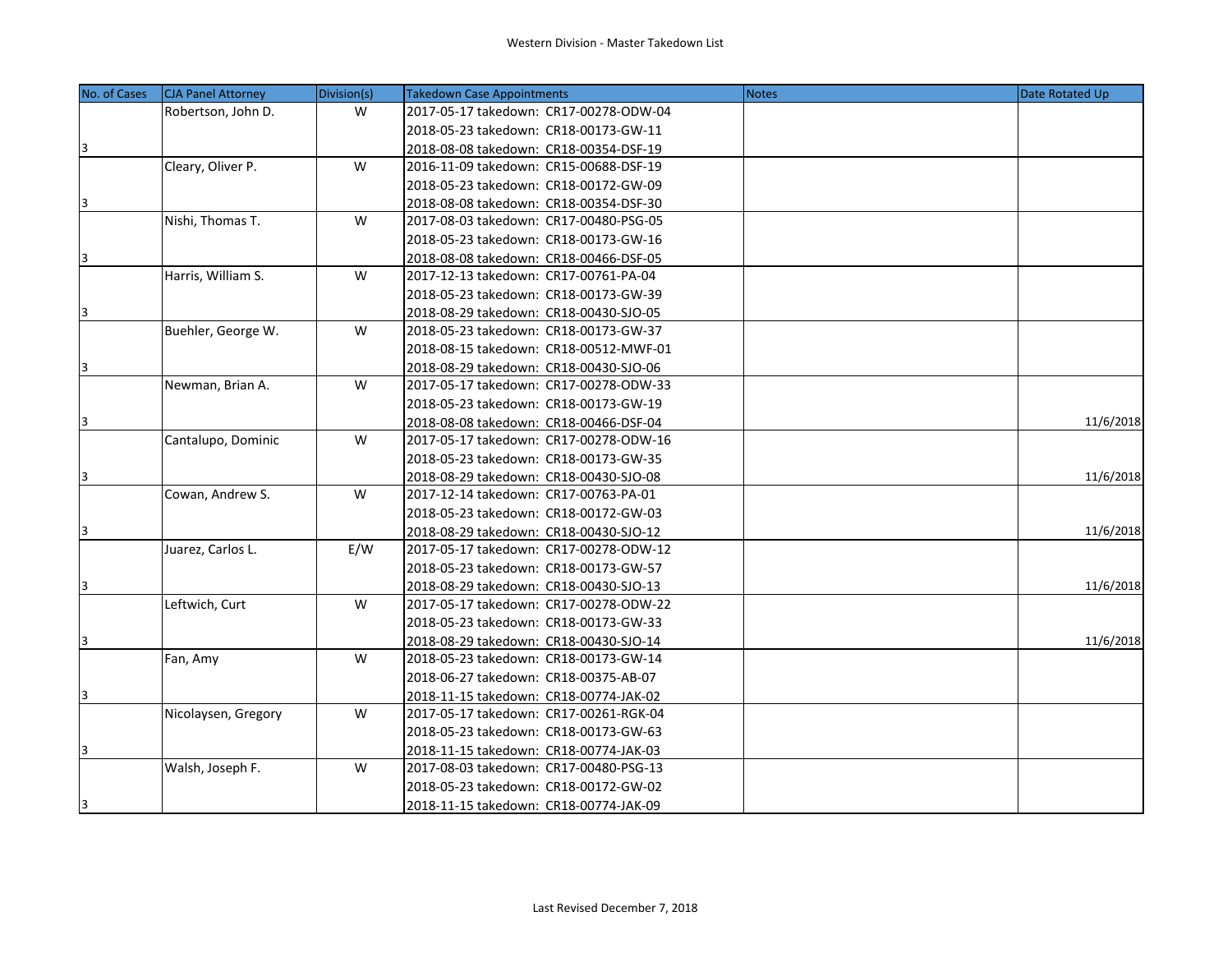| No. of Cases | <b>CJA Panel Attorney</b> | Division(s) | <b>Takedown Case Appointments</b>                | <b>Notes</b> | Date Rotated Up |
|--------------|---------------------------|-------------|--------------------------------------------------|--------------|-----------------|
|              | Rochlin, Judith           | W           | 2017-05-23 takedown: CR17-00221-MWF-06           |              |                 |
|              |                           |             | 2018-05-23 takedown: CR18-00173-GW-69            |              |                 |
| 3            |                           |             | 2018-11-15 takedown: CR18-00774-JAK-10           |              |                 |
|              | Rosen, Bernard J.         | W           | 2017-05-17 takedown: CR17-00261-RGK-03           |              |                 |
|              |                           |             | 2017-12-13 takedown: CR17-00765-PA-01            |              |                 |
|              |                           |             | 2018-05-23 takedown: CR18-00172-GW-10            |              |                 |
|              |                           |             | 2018-08-08 takedown: CR18-00354-DSF-10           |              |                 |
|              | Raynor, Richard W.        | W           | 2017-05-17 takedown: CR17-00278-ODW-02           |              |                 |
|              |                           |             | 2017-12-13 takedown: CR17-00761-PA-08            |              |                 |
|              |                           |             | 2018-05-23 takedown: CR18-00173-GW-09            |              |                 |
| 4            |                           |             | 2018-08-08 takedown: CR18-00354-DSF-20           |              |                 |
|              | Brody, Steven A.          | W           | 2018-05-23 takedown: CR18-00173-GW-50            |              |                 |
|              |                           |             | 2018-06-26 takedown: SACR18-00119-AG-06          |              |                 |
|              |                           |             | 2018-08-15 takedown: CR18-00489-PSG-01           |              |                 |
| 4            |                           |             | 2018-08-15 takedown: CR18-00511-PA-01            |              |                 |
|              | Reed, David R.            | E/W         | 2017-03-29 takedown: CR17-00122-SJO-03           |              |                 |
|              |                           |             | 2017-08-03 takedown: CR17-00480-PSG-07           |              |                 |
|              |                           |             | 2018-05-23 takedown: CR18-00173-GW-24            |              |                 |
| 4            |                           |             | 2018-08-29 takedown: CR18-00430-SJO-09           |              |                 |
|              | Tedford, II, James R.     | W           | 2017-04-26 takedown: CR17-00005-SVW-14           |              |                 |
|              |                           |             | 2018-05-23 takedown: CR18-00173-GW-67            |              |                 |
|              |                           |             | 2018-08-08 takedown: CR18-00346-DSF-06           |              |                 |
|              |                           |             | 2018-09-13 takedown: CR17-00432-DSF-30           |              |                 |
|              | Navarro, Angel            | W           | 2017-04-26 takedown: CR17-00005-SVW-09           |              |                 |
|              |                           |             | 2017-05-23 takedown: CR17-00221-MWF-02 & related |              |                 |
|              |                           |             | case for same defendant CR17-00275-AG-01         |              |                 |
|              |                           |             | 2018-05-23 takedown: CR18-00173-GW-27            |              |                 |
| 4            |                           |             | 2018-08-08 takedown: CR18-00354-DSF-07           |              | 11/6/2018       |
|              | Targowski, John A.        | W           | 2017-03-29 takedwon: CR17-00122-SJO-04           |              |                 |
|              |                           |             | 2018-05-23 takedown: CR18-00173-GW-32            |              |                 |
|              |                           |             | 2018-08-08 takedown: CR18-00354-DSF-21           |              |                 |
| 4            |                           |             | 2018-08-29 takedown: CR18-00430-SJO-03           |              | 11/6/2018       |
|              | Blake, Jr., Paul W.       | W           | 2017-05-23 takedown: CR17-00221-MWF-05           |              |                 |
|              |                           |             | 2018-05-23 takedown: CR18-00173-GW-06            |              |                 |
|              |                           |             | 2018-08-08 takedown: CR18-00354-GW-23            |              |                 |
| 4            |                           |             | 2018-08-29 takedown: CR18-00430-SJO-07           |              | 11/6/2018       |
|              | Callahan, Richard M.      | W           | 2017-05-17 takedown: CR17-00287-DOC-01           |              |                 |
|              |                           |             | 2018-05-23 takedown: CR18-00173-GW-20            |              |                 |
|              |                           |             | 2018-08-08 takedown: CR18-00466-DSF-15           |              |                 |
| 4            |                           |             | 2018-11-15 takedown: CR18-00774-JAK-01           |              |                 |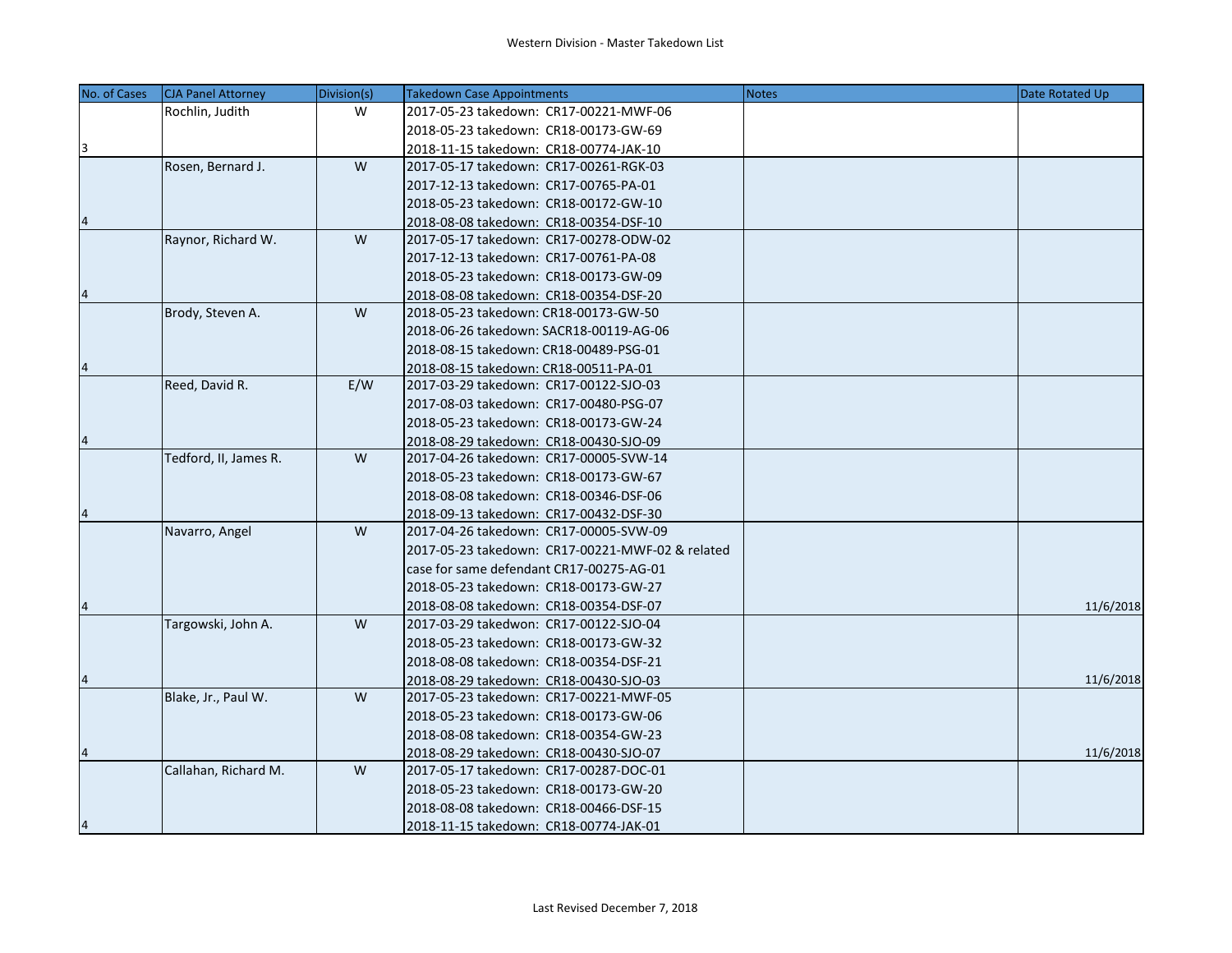| No. of Cases | <b>CJA Panel Attorney</b> | Division(s) | Takedown Case Appointments             | Notes | Date Rotated Up |
|--------------|---------------------------|-------------|----------------------------------------|-------|-----------------|
|              | Eaglin, Anthony           | W           | 2017-03-29 takedown: CR17-00121-JLS-05 |       |                 |
|              |                           |             | 2018-05-23 takedown: CR18-00172-GW-08  |       |                 |
|              |                           |             | 2018-08-08 takedown: CR18-00346-DSF-14 |       |                 |
|              |                           |             | 2018-11-15 takedown: CR18-00774-JAK-06 |       |                 |
|              | Swarth, Peter C.          | W           | 2017-03-29 takedown: CR17-00122-SJO-05 |       |                 |
|              |                           |             | 2017-05-17 takedown: CR17-00278-ODW0-5 |       |                 |
|              |                           |             | 2018-05-23 takedown: CR18-00173-GW-23  |       |                 |
|              |                           |             | 2018-08-29 takedown: CR18-00430-SJO-02 |       |                 |
|              |                           |             | 2018-09-13 takedown: CR17-00432-DSF-32 |       |                 |
|              | Chambers, Mark A.         | W           | 2017-08-03 takedown: CR17-00480-PSG-03 |       |                 |
|              |                           |             | 2018-05-23 takedown: CR18-00173-GW-22  |       |                 |
|              |                           |             | 2018-06-27 takedown: CR18-00375-AB-04  |       |                 |
|              |                           |             | 2018-08-08 takedown: CR18-00346-DSF-13 |       |                 |
| 15           |                           |             | 2018-09-13 takedwon: CR17-00432-DSF-41 |       |                 |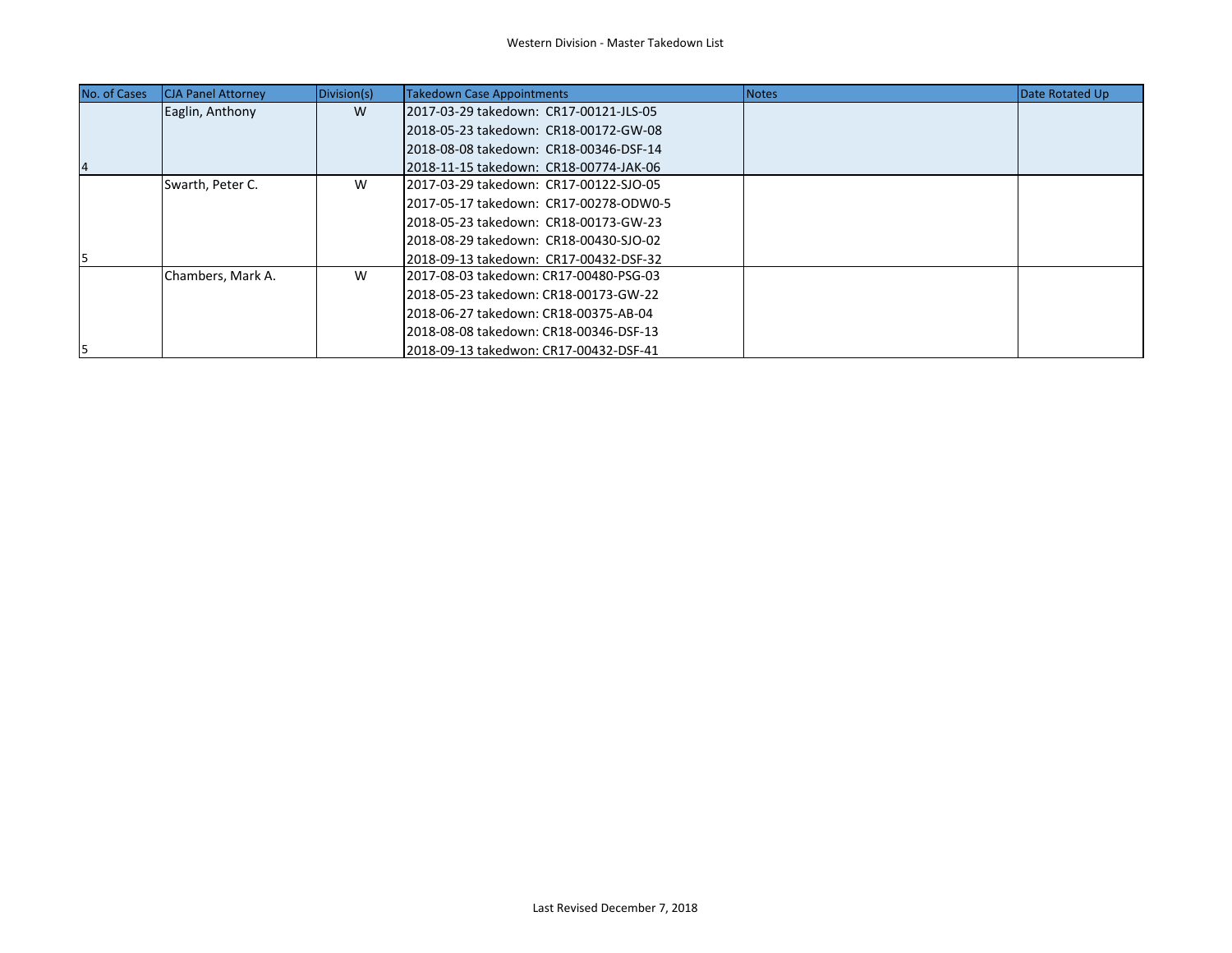| No. of Cases   | <b>CJA Panel Attorney</b> | Division(s) | <b>Takedown Case Appointments</b>        | <b>Notes</b> | Date Rotated Up |
|----------------|---------------------------|-------------|------------------------------------------|--------------|-----------------|
| $\mathbf 0$    | Lemon, John               | S           |                                          |              |                 |
| $\Omega$       | Wiechert, David           | S           |                                          |              |                 |
| 0              | Wolfsen, Thomas H.        | S           |                                          |              |                 |
|                | Ferrentino, Correen W.    | S           | 2018-04-26 takedown: SAMJ18-00207-KES-06 |              |                 |
| $\overline{2}$ |                           |             | 2018-05-23 takedown: CR18-00173-GW-43    |              |                 |
|                | Steward, H. Dean          | S.          | 2018-04-26 takedown: SAMJ18-00207-KES-03 |              |                 |
| $\overline{2}$ |                           |             | 2018-06-26 takedown: SACR18-00119-AG-03  |              |                 |
|                | Wilke, Craig M.           | S.          | 2018-04-27 takedown: SACR18-00074-AG-02  |              |                 |
| $\overline{2}$ |                           |             | 2018-06-26 takedown: SACR18-00119-AG-04  |              |                 |
|                | Reed, Kenneth A.          | S.          | 2018-05-23 takedown: CR18-00173-GW-60    |              |                 |
| $\overline{2}$ |                           |             | 2018-10-16 takedown: SACR18-213-AG-02    |              |                 |
|                | Barton, John W.           | S.          | 2018-05-23 takedown: CR18-00172-GW-05    |              |                 |
| $\overline{2}$ |                           |             | 2018-10-16 takedown: SACR18-00213-AG-05  |              |                 |
|                | Derby, Marri B.           | S.          | 2018-05-23 takedown: CR18-00172-GW-01    |              |                 |
| $\overline{2}$ |                           |             | 2018-10-16 takedown: SACR18-00213-AG-09  |              |                 |
|                | Harley, Jr., Robison D.   | S.          | 2018-04-26 takedown: SAMJ18-00207-KES-04 |              |                 |
|                |                           |             | 2018-05-23 takedown: CR18-00173-GW-031   |              |                 |
| 3              |                           |             | 2018-10-16 takedown: SACR18-00213-AG-04  |              |                 |
|                | Corrigan, Katherine T.    | S.          | 2018-04-26 takedown: SAMJ18-00207-KES-02 |              |                 |
|                |                           |             | 2018-05-23 takedown: CR18-00173-GW-18    |              |                 |
| 3              |                           |             | 2018-10-16 takedown: SACR18-00213-AG-06  |              |                 |
|                | Scott, Timothy A.         | S.          | 2018-04-26 takedown: SAMJ18-00206-KES-01 |              |                 |
|                |                           |             | 2018-05-23 takedown: CR18-00173-GW-58    |              |                 |
| 3              |                           |             | 2018-10-16 takedwon: SACR18-00213-AG-07  |              |                 |
|                | Kenney, Karren M.         | S.          | 2018-04-26 takedown: SAMJ18-00207-KES-05 |              |                 |
|                |                           |             | 2018-06-26 takedown: SACR18-00119-AG-02  |              |                 |
| 3              |                           |             | 2018-10-16 takedown: SACR18-00213-AG-08  |              |                 |